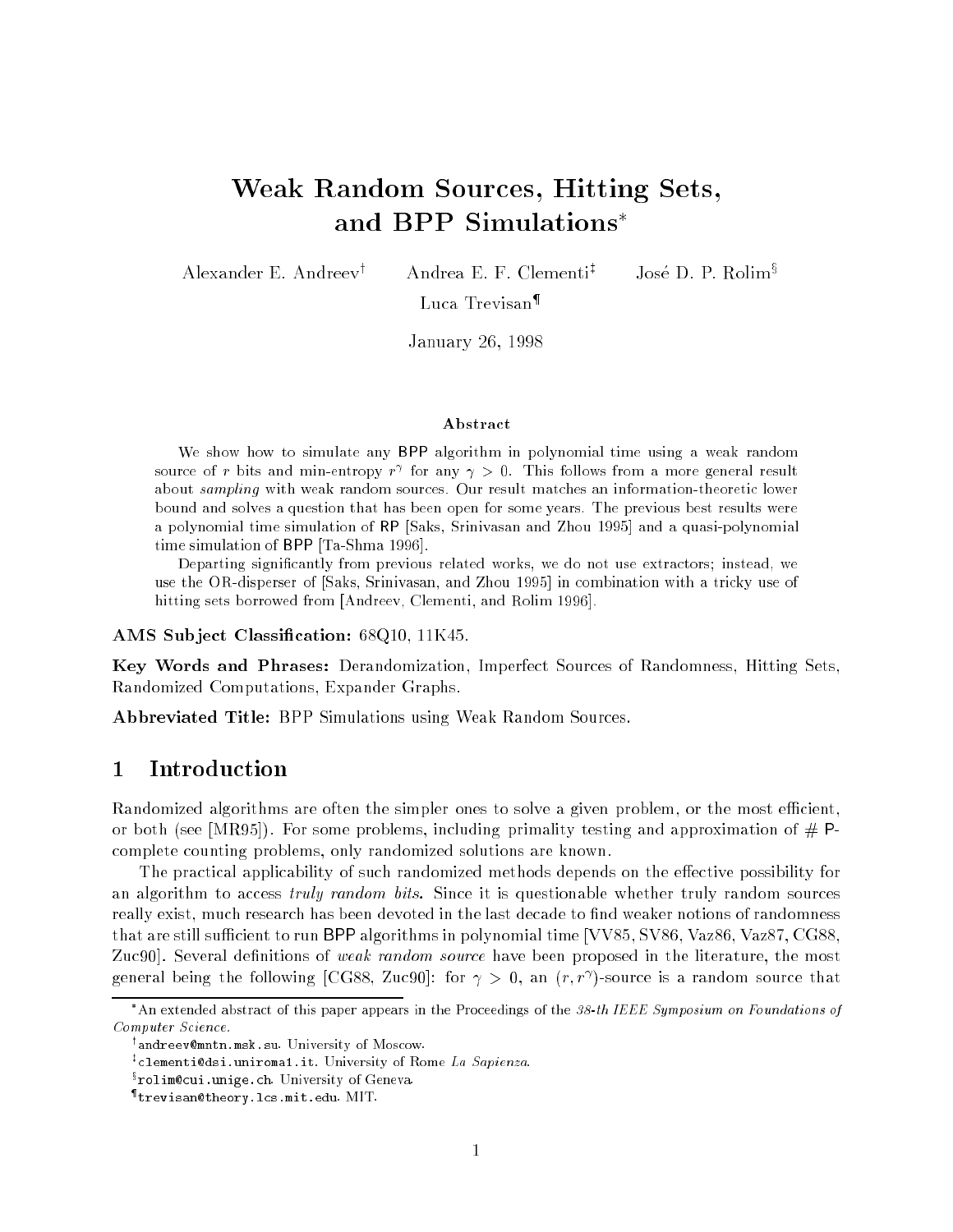outputs a string in  $\{0,1\}^r$  and no string has probability of being output larger than  $2^{-r}$  (such ob ject is also called random source of min-entropy r ). An information-theoretic argument shows that a black-box simulation of BPP using an  $(r, r^{\circ(1)})$ -source is impossible when r is polynomial in the number of random bits used by the simulated algorithm.

#### Dispersers and Extractors

The usual method to simulate a BPP algorithm using a weak random source is as follows. Say that, for a given input, the algorithm requires  $m$  (truly) random bits; then we ask the source  $r$ bits (note that it is required to make only one access to the weak random) and we use them to produce a sample space (a set of m-bit strings). Such strings are fed into the algorithm and then the ma jority rule is used to decide whether to accept or reject. The procedure that computes the sample space starting from the output of the source is *independent* of the algorithm that we want to derandomize. This simulation is basically equivalent [Zuc90, Zuc96b, NZ96, SZ94, SSZ95, TS96] to a pipartite graph  $G = (V, W, E)$  having 2 modes in the left component  $V$  , 2 modes in the right component W, degree d and such that if we select a node v in the left component according to an  $(r, r^{\,\prime})$ -source, and then a random neighbour of  $v$ , the induced distribution in  $W$  is  $\epsilon$ -close to the uniform distribution over W. Such graph is a  $\{Z_i, Z_i, a, r^i, \epsilon\}$ -extractor. The left nodes are seen as possible outcomes of the random source, the right nodes as possible random strings for the algorithm to be simulated. The simulation amounts to select a node in the left side according to the weak random source and then select as sample space the set of its neighbours. If, for some fixed  $\gamma$ , one could achieve d and r polynomial in m, then a polynomial time simulation of BPP would be possible using an  $(r, r_{\perp})$ -source. However, the best present construction of extractors for fixed  $\gamma > 0$  and  $r = \text{poly}(m)$  has  $d = n^{log(\gamma)n}$  [TS96]. This implies a quasi-polynomial time simulation of  $\mathsf{DPT}$ . A polynomial-time simulation of  $\mathsf{DPT}$  using weak random sources of min-entropy  $r_+$  for any fixed  $\gamma > 0$  was one of the major open questions in the field.

It is not difficult to show that to simulate RP by means of a weak random source, OR dispersers  $|{\rm CW89}|$  (from now on, we will simply call them *dispersers*) are sufficient. A  $(2^r, 2^m, 2^{r})$ -disperser is again a bipartite graph  $G = (V, W, E)$  with parameters r, m, and d as before, but now the property is that for any set  $V' \subseteq V$  of at least  $2^{r}$  vertices on the left side and any set  $W' \subseteq W$  of more than  $2$  /2 vertices on the right side, there is at least one edge joining V  $\,$  and W  $\,$  . This construction is somewhat easier to obtain, and Saks et al. [SSZ95] give indeed a disperser with  $d = \text{poly}(n)$ , for any constant  $\gamma > 0$ , allowing for a polynomial time simulation of RP.

See [Nis96] for a complete survey on extractors, dispersers, and weak random sources.

#### Pseudorandom Generators and Hitting Sets

A more ambitious goal than simulating BPP with weak random sources is the deterministic simulation of BPP. Research on this sub ject tries to isolate reasonable complexity assumptions under which deterministic simulations of randomized algorithms are possible [Y82, BM84, Nis90, BFNW93, NW94, IW97, ACR97b].

In some cases, combinatorial ob jects developed in the study of weak random sources have been used to give derandomization [NZ96]. Here we revert this connection, and use a derandomization method to take full advantage from a weak random source.

Two basic combinatorial ob jects are studied in the theory of derandomization: pseudorandom generators (whose efficient construction immediately implies a deterministic simulation of BPP) and hitting set generators (whose efficient construction allows to simulate RP algorithms). Informally speaking, in the context of derandomization, pseudorandom generators play the same role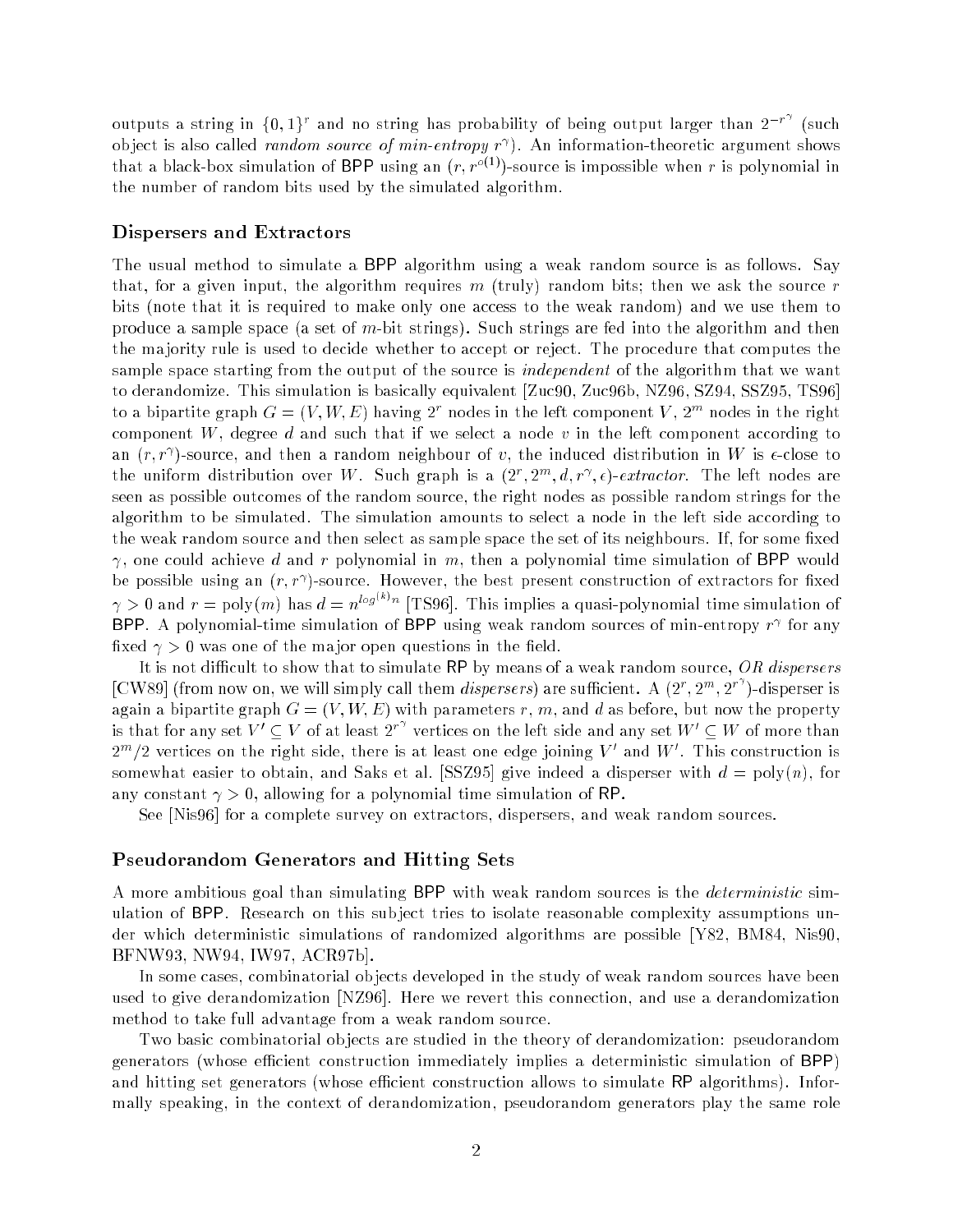of extractors and hitting sets generators play that of dispersers. A recent result of Andreev et al. [ACR97a] shows how to deterministically simulate BPP algorithms using hitting set generators. This suggests that perhaps dispersers could be used to simulate BPP with weak random sources.

A quick  $\delta$ -hitting set generator (quick  $\delta$ -HSG) is an algorithm that, given a parameter n, finds in poly $(n)$  time a set  $H_n\subseteq \{0,1\}$  -such that, for any finite Boolean function  $f$  of circuit complexity  $n,$  if  ${\bf Pr}_x$ [[(x)  $=$  1]  $>$  0 then  $f(a) = 1$  for some  $a \in H_n$ ], where the probability is taken uniformly over  $\{0,1\}$  . The main technical result of  $[\mathrm{ACK97a}]$  can be stated as follows.

**Lemma 1** ([ACR97a]) For any choice of constants  $\epsilon, \delta > 0$ , there is a deterministic algorithm that, given access to a quick  $\delta$ -HSG, and given in input any circuit C of size n returns in  $poly(n)$ time a value D such that  $|\mathbf{Pr}_x[C(x) = 1] - D| \leq \epsilon$ , where the probability is taken uniformly over all possible  $x \in \{0, 1\}$ .

Lemma 1 immediately implies the following general derandomization result.

**Theorem 2** If for some  $\delta > 0$  a quick  $\delta$ -HSG exists, then  $P = BPP$ .

Andreev et al. [ACR97a] prove Lemma 1 by constructing a set S of size poly $(n)$  that is  $\epsilon$ discrepant for C, i.e. such that  $\mathbf{Pr}_{x \in S} [C(x) = 1]$  approximates the value  $\mathbf{Pr}_{x} [C(x) = 1]$  up to an additive error  $\epsilon$ . A basic ingredient is the definition of a *discrepancy test* that, given a circuit  $C$ , a "candidate" set S and a parameter  $\epsilon$ , tests whether S is  $\epsilon$ -discrepant for C. The test also needs an auxiliary set H in input, and, provided that H has a certain hitting property, the test is "sound". that is if the set S is accepted, then S is  $\epsilon$ -discrepant for C. The fact that the test is sound only if the auxiliary set H is hitting is not a major restriction  $\frac{1}{10}$  since we are assuming that a hitting set generator exists, we can use it to generate  $H$ . Thus, proving the theorem amounts to find a set  $S$ that passes the test. This task is solved in [ACR97a] by means of a rather involved (and inherently sequential) algorithm. The algorithm indeed proves a somewhat stronger result than Lemma 1 and has been also used in  $[ACR97b]$  in a different context. For the sake of proving Lemma 1 it might however be over-kill.

### Our Results

We show how to use *dispersers* and weak random sources to simulate BPP in polynomial time and to even solve a more general sampling problem.

The sampling problem we are interested in is as follows: Given oracle access to a function  $f: \{0,1\}^n \to \{0,1\}$  and a weak source of randomness, we want to find a set S of size poly $(n)$ that with high probability is  $\epsilon$ -discrepant for f. It should be clear that simulating a given BPP algorithm reduces to the above problem: the computation of a BPP algorithm on a fixed input is an (easy to compute) function f of the outcomes of the random coins. Being able to approximate the fraction of random coin outcomes that make f accept, allows to decide whether the algorithm accepts or not the input.

We show that dispersers are sufficient for the above sampling problem. The starting point is the observation that using a disperser and a weak random source it is possible to generate polynomially many small sets  $S_1, \ldots, S_k$  and  $H_1, \ldots, H_k$  such that, with high probability, one of the  $S_i$ 's is  $\epsilon$ discrepant for f, and one of the  $H_i$ 's has the hitting property required by the discrepancy test (see Theorem 21). Then, we define  $H = \bigcup H_i$ . Since the hitting property is monotone (adding elements to a set cannot decrease its hitting properties), we have that  $H$  will be a hitting set with high

<sup>1</sup> In the next section we will give a seemingly weaker (but in fact equivalent) formal denition.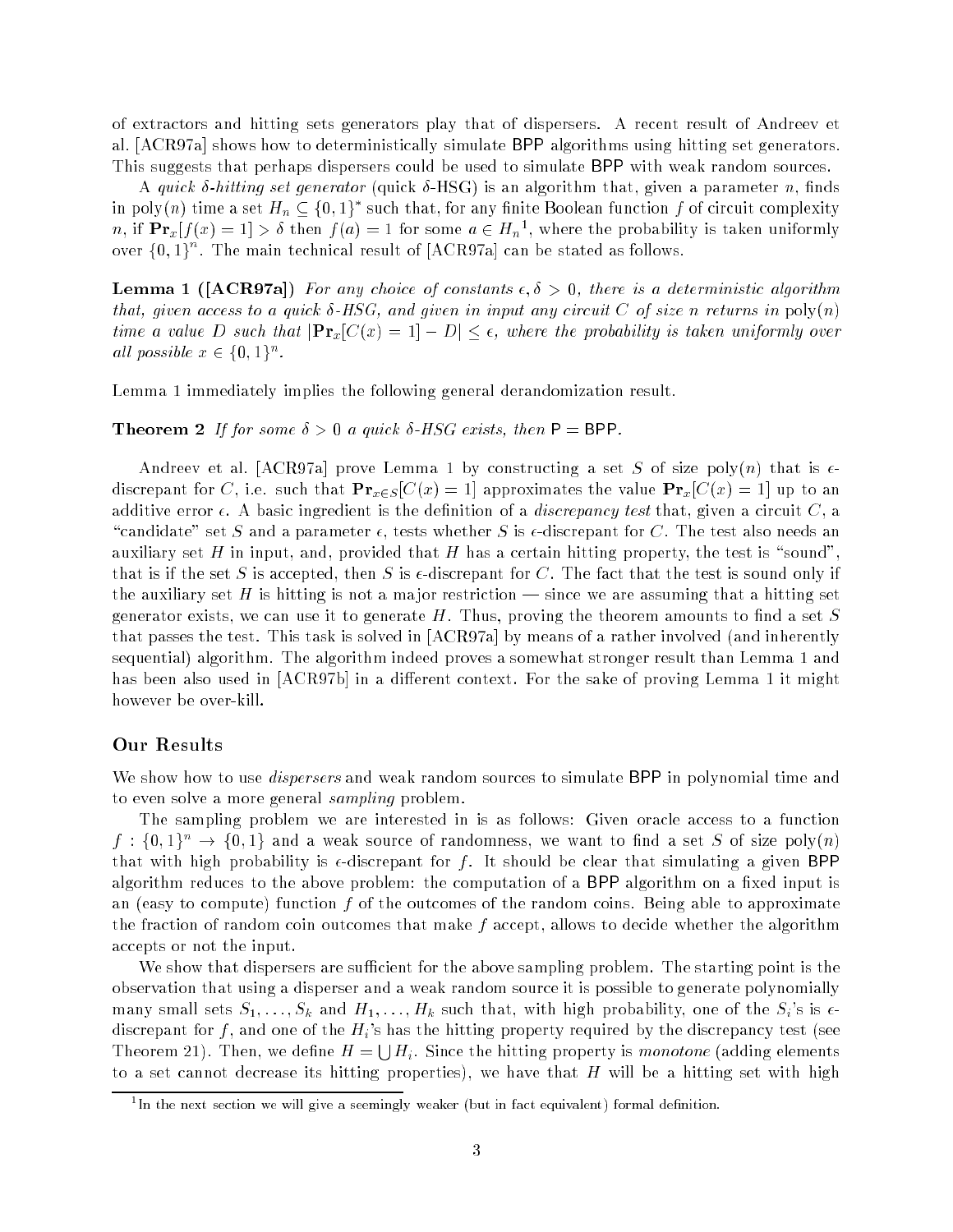probability. We can thus run the discrepancy test on the sets  $S_1, \ldots, S_k$  using H as the reference hitting set. We shall then prove that, with high probability, one of the  $S_i$ 's will pass the test and thus be  $\epsilon$ -discrepant for f as required.

The main difference between our method and the extractor-based one (mentioned in the beginning) is that the  $\epsilon$ -discrepant set that is given in output *depends on* the specific function f that is accessed as oracle. The source of this non-obliviousness is the selection of a good set  $S_j$  among the candidates  $S_1, \ldots, S_k$ . As a result, our sampling algorithm is not *oblivious* according to the definition of Bellare and Rompel  $[BR94]$ , however it is *non-adaptive*. See  $[G97]$  for definitions of these notions and for a survey on sampling.

Our main result can be stated in the following way

**Theorem 3 (Main Theorem)** For any  $\gamma > 0$ , there exist a polynomial p and a deterministic algorithm A such that the following holds. For any  $\epsilon > 0, \; n > 0, \; \text{any } (\bar{p}(n/\epsilon), \bar{p}(n/\epsilon))$ -source X, and any  $f: \{0,1\}^n \to \{0,1\}$ , on input  $(\epsilon, n, X)$  and oracle access to f, A computes, in time polynomial in  $n/\epsilon$ , a value  $D$  such that with probability at least  $1 - 2$  province the outcomes of the source,

$$
|\mathbf{Pr}_x[f(x) = 1] - D| \le \epsilon.
$$

Note that since the algorithm runs in polynomial time it will make poly $(n/\epsilon)$  queries to f.

Corollary 4 For any  $\gamma > 0$ , any BPP algorithm can be simulated in polynomial time using an  $\{r, r\}$ -source.

The idea of generating candidate discrepancy sets  $S_1,\ldots, S_k$  and then applying the discrepancy test to them also yields a simple proof of Lemma 1. This simplied proof is presented in a preliminary version of this paper [ACRT97] and also in an appendix of the final version of the paper of Andreev et al. [ACR97b]. More recently, Lance Fortnow has observed that an even simpler proof of Theorem 2 can be given by using a previous result of Lautemann [L83]. Fortnow's proof of Theorem 2 does not use the discrepancy test. To the best of our understanding, this new proof does not extend to the context of dispersers and weak random sources, and it seems that we still need the discrepancy test in order to prove Theorem 3. An additional, and fairly surprising result observed by Fortnow is that BPP can be simulated by an RP machine having oracle access to a promise-RP problem. We present both Fortnow's results in Section 5.

#### Overview of the Paper

We give some definitions in Section 2. In Section 3 we describe the discrepancy test and its properties. In Section 4 we prove Theorem 3. Fortnow's proof of Theorem 2 is presented in Section 5. Section 6 is devoted to some concluding remarks.

## 2 Preliminaries

Unless otherwise stated, probabilities are with respect to the uniform distribution. For any positive integer n we denote by  ${\cal F}_n$  the set of all n-ary Boolean functions  $f:\{0,1\}^c \to \{0,1\}^c$  for a vector  $a \in \{0,1\}$  , and a function  $\uparrow : \{0,1\} \rightarrow \{0,1\}$ , we define a function  $\uparrow^{\omega\omega} : \{0,1\} \rightarrow \{0,1\}$  as  $f^*$   $(x) = f(x \oplus u).$ 

We say that a Boolean function f accepts x if  $f(x) = 1$ .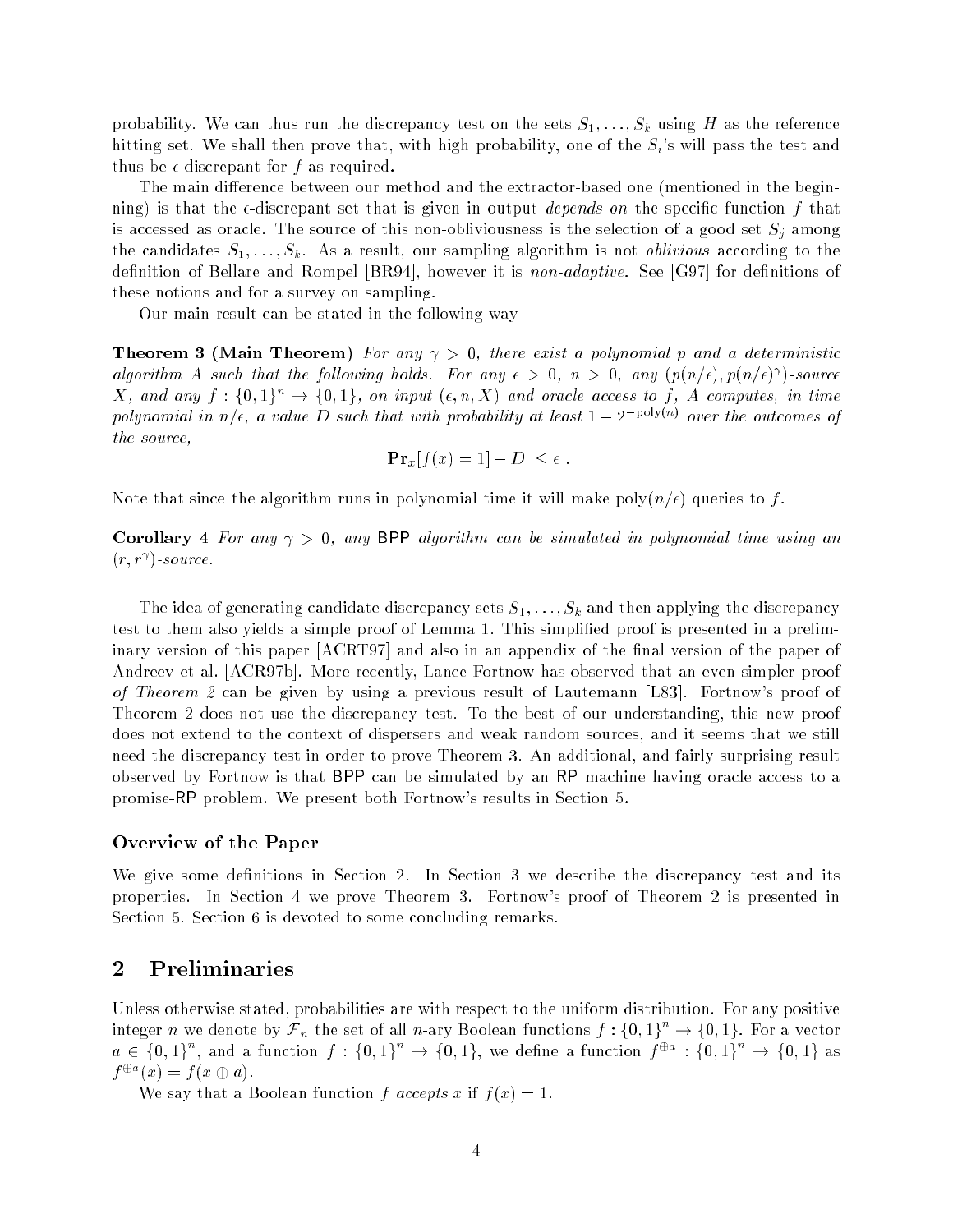**Definition 5 (Weak random source)** A probability distribution D over the set  $\{0,1\}$  is an  $(r, r^{\gamma})$ -source (weak random source of min entropy  $r^{\gamma}$ ) if for any  $x \in \{0, 1\}^{\prime}$ ,  $D(x) \leq 2^{-r}$ .

For a vertex v of a graph  $G = (V, E)$  we let  $\Gamma(v) \subset V$  be the set of vertices that are adjacent to v. For a subset  $S \subseteq V$ , we define  $\Gamma(S) = \bigcup_{v \in S} \Gamma(v)$ . We give here a definition of dispersers which is more convenient than that given in the Introduction to describe our results. It is easy to verify that the two definitions are in fact equivalent.

**Definition 6 (Disperser)** A bipartite multigraph  $G(V, W, E)$  with  $|V| = R$  and  $|W| = N$  is said to be an  $(R, N, T)$ -disperser if for any subset  $S \subset V$  such that  $|S| > T$ , it holds  $\Gamma(S) > N/2$ .

**Definition 7 (Circuit complexity)** for a Boolean function  $f : \{0,1\} \rightarrow \{0,1\}$  we denote by  $L(f)$  the minimum size of a circuit computing f (here, for circuit we mean a circuit whose gates have fan-in at most 2 and arbitrary fan-out.)

**Definition 8 (Kolmogorov Complexity)** Let us fix a universal Turing machine U with alphabet  $\{0,1\}$  for programs allowing oracle queries. Given two Boolean functions  $\mathfrak{f}:\{0,1\}\rightarrow\{0,1\}$  and  $g$  : {0,1}  $\rightarrow$  {0,1} we define the conditional Kolmogorov complexity of  $g$  given f, denoted  $K_U(g|f)$ , as the length of the shortest program for U that evaluates g having oracle access to f.

For example,  $KU(J|f) \equiv U(1)$ . As usual, if we fix another universal Turing machine  $U$  to noids  $\mathcal{L}^{\mathcal{L}}(0, \mathcal{C})$  , will define the subscripterally omitted into subscripter  $\mathcal{C}^{\mathcal{L}}(0, \mathcal{C})$  for an introduction to Kolmogorov complexity. In this paper we only use the obvious fact that, for any fixed  $f$ , the number of functions  $q$  such that  $K(q|I) \leq k$  is at most  $2^{\circ}$ .

**Definition 9 (Hitting set)** A (multi)set  $H \subseteq \{0, 1\}^{\sim}$  is said to be o-hitting for a family of functions  $\mathcal{G} \subseteq \mathcal{F}_n$  if for any  $f \in \mathcal{G}$  with  $\mathbf{Pr}_x[f(x) = 1] > \delta$  there exists  $x \in H$  such that  $f(x) = 1$ .

recall that by our convention  $\Gamma$   $\mathbf{r}_x$  ( ) =  $\Gamma$   $\mathbf{r}_x$  (1).

**Definition 10 (Discrepancy set)** A (multi)set  $S \subseteq \{0,1\}$  is said to be  $\epsilon$ -discrepant for a family of functions  $\mathcal{G} \subseteq \mathcal{F}_n$  if for any  $f \in \mathcal{G}$ ,

$$
|\mathbf{Pr}_{x \in S}[f(x) = 1] - \mathbf{Pr}_{x}[f(x) = 1]| \le \epsilon.
$$

Note that if a set is  $\epsilon$ -discrepant for a family G then it is also  $\epsilon$ -hitting for G, but the converse is not necessarily true.

The definition below is a slight variant of the definition of *quick*  $\delta$ -*HSG of price*  $O(\log n)$  given in [ACR97a].

Definition 11 (Hitting Set Generator) A quick  $\delta$ -HSG is a polynomial-time algorithm H that, on input a number n in unary, returns a multiset  $H(n) \subseteq \{0,1\}$  that is 0-hitting for the set  $\{f : \{0,1\}^n \rightarrow \{0,1\}^n : L(f) \leq n\}.$ 

It may seem awkward to restrict the above definition to functions having circuit complexity equal to the number of inputs. However any n-ary function of circuit complexity  $N$  can be seen as a N-ary function of circuit complexity N whose value is independent of  $N-n$  of its inputs (this point of view does not change the fraction of satisfying inputs as long as we consider constant fractions as done below). As a consequence of this observation, the set  $\mathcal{H}(n)$  returned by the HSG hits any function of circuit complexity at most n.

Using straightforward amplication, it is easy to show the following useful property of HSG's.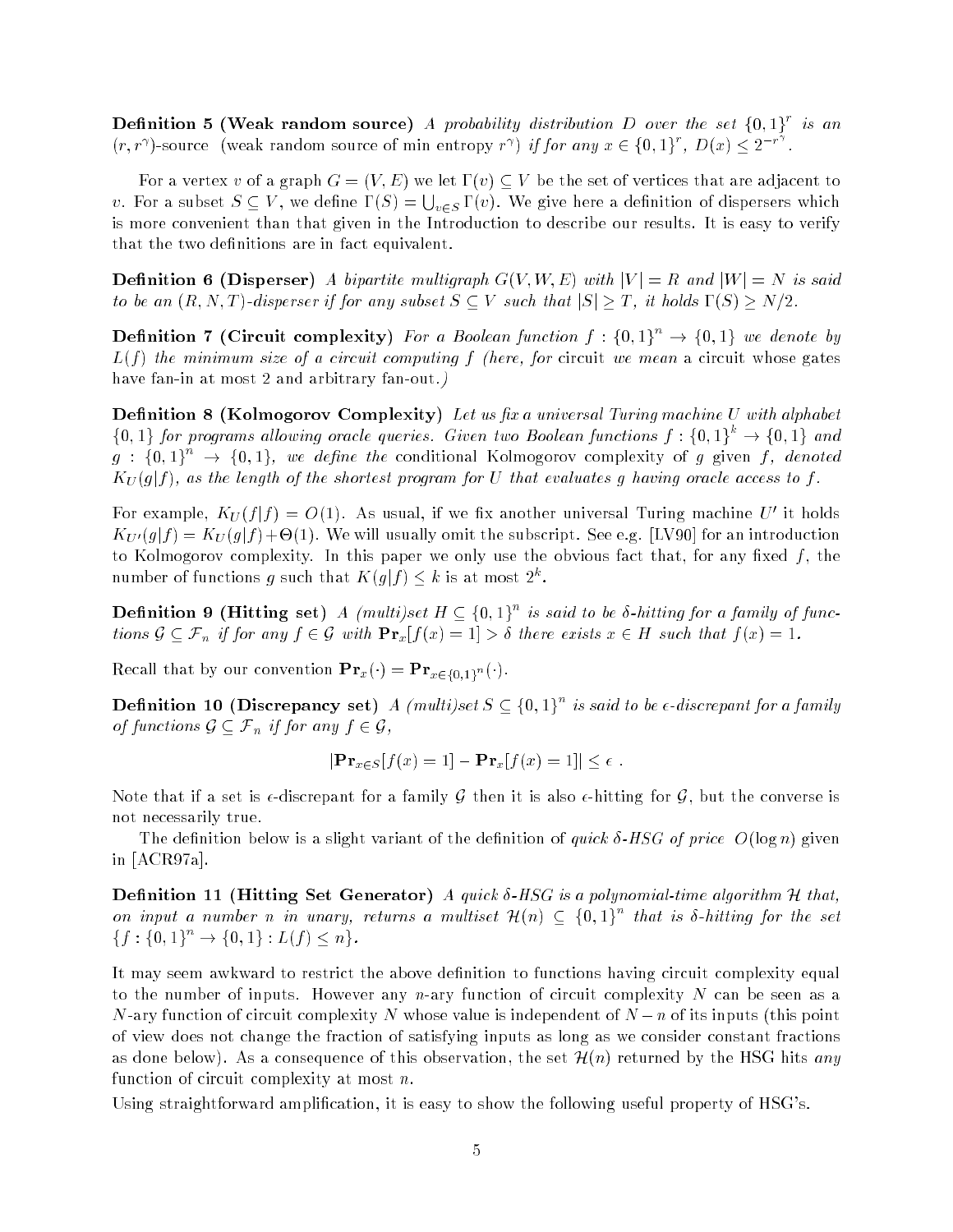**Lemma 12** ([ACR97a]) let  $\delta(n)$  and  $k(n)$  be polynomial-time computable functions such that  $0 < \delta(n) < 1$  and  $k(n) \leq \text{poly}(n)$ . Then if a quick  $(1 - \delta(n))$ -HSG exists then there exists a quick  $(1 - (\delta((k(n+1) \cdot n))^{1/k(n)})$ -HSG. In particular, for any two constants  $0 < \delta, \delta' < 1$ , if there exists a quick o-hsg, then there exists a quick o-hsg.

**PROOF:** We use the standard *sequential repetition* method. For an input  $n$ ,  $\boldsymbol{\mathcal{H}}$  inst computes (using H) a set  $H \subseteq \{0,1\}^{m \times m}$  of that is  $(1 - \delta((k(n) + 1) \cdot n))$ -hitting for all the functions  $g: \{0,1\}^n \longrightarrow \{0,1\}$  such that  $L(g) \leq (k(n) + 1)n$ . Then, it generates a set  $H' \subseteq \{0,1\}^n$  by "parsing" each element of H into  $k(n) + 1$  strings of length n.

We claim that H' is  $(1 - (\delta((k(n) + 1) \cdot n))^{1/k(n)})$ -hitting for functions of circuit size n. Letting for  $f(\mathbf{r})$  and  $f(\mathbf{r})$  size n. Letting for  $\mathbf{r}$  $f : \{0,1\}^n \to \{0,1\}$  be such that  $L(f) \leq n$  and

$$
\mathbf{Pr}_x[f(x) = 1] > 1 - (\delta((k(n) + 1) \cdot n))^{1/k(n)}
$$

Let  $f^* : \{0,1\}^{\cdots} \rightarrow \{0,1\}$  be the function that takes  $k(n) + 1$  strings of  $\{0,1\}^{\cdots}$  and whose value is 1 if and only if f evaluates to one on at least one of the first  $k(n)$  strings. Note that  $L(f) \leq k(n)L(f) + k(n) = k(n) \cdot (n+1)$ . We have

$$
\mathbf{Pr}_y[f^k(y) = 1] = 1 - (\mathbf{Pr}_x[f(x) = 0])^{k(n)} > 1 - \delta((k(n) + 1) \cdot n).
$$

Due to its intuing property,  $H$  contains an input that satismes  $f^*$  and thus  $H^*$  contains an input that satisfies  $f$ . The main claim follows.

For the second claim, if  $\sigma > \sigma$  then there is nothing to prove since, by demittion, a  $\sigma$ -HSG is also a  $\sigma$  -ms  $\sigma$  tor any  $\sigma > \sigma$ . If  $\sigma < \sigma$ , then we take a large enough  $\kappa$  such that  $\sigma > (1 - (1 - \sigma)^{-\sigma + \sigma})$ and then we use the main claim.  $\Box$ 

Observe that by applying the above Lemma with  $k(n) = \text{poly}(n)$ , it is possible to show that, for any  $0 < \epsilon < 1$ , the existence of a quick  $(1 - 2^{-n})$ -HSG implies to the existence of a quick  $(1/poly(n))$ -HSG. By using random walks on expander graphs instead that simple repetition, Andreev et al. [ACR97b] show that, for  $c > 1/2$ , even the existence of a  $(1-2^{-cn})$ -HSG is an equivalent condition.

## 3 The Discrepancy Test

In this section we describe the discrepancy test of Andreev et al. [ACR97a]. We present a slight variation of the proof of [ACR97a] that the test is sound, and also prove a "completeness" property of the test.

For any vector  $a \in \{0,1\}$  , function  $\tau:\{0,1\} \rightarrow \{0,1\},$  and set  $S \subseteq \{0,1\}$  , define

$$
p(a, f, S) = \mathbf{Pr}_{x \in S} [f(x \oplus a) = 1]. \tag{1}
$$

For any two subsets  $S, H \subseteq \{0, 1\}$ , constant  $\epsilon > 0$ , and function  $f : \{0, 1\} \rightarrow \{0, 1\}$ , we define in Figure 1 a discrepancy test, denoted DISC-TEST $(f, S, H, \epsilon)$ . In this test, the set S is tested to be  $\epsilon$ -discrepant for f by using the auxiliary (hitting) set H.

**Theorem 13 (Soundness of DISC-TEST [ACR97a])** A constant  $c_1$  exists such that, for any  $\epsilon$  > 0, integer n, function  $f : \{0,1\}^c \rightarrow \{0,1\}$ , sets  $S, H \subseteq \{0,1\}^c$  if DISC-TEST $(f, S, H, \epsilon) = 1$  and H is  $\delta$ -hitting for the set of functions g such that  $K(g|f) \leq c_1 \cdot |S| \cdot n$ , then S is  $(\epsilon + \delta)$ -discrepant for  $f$  .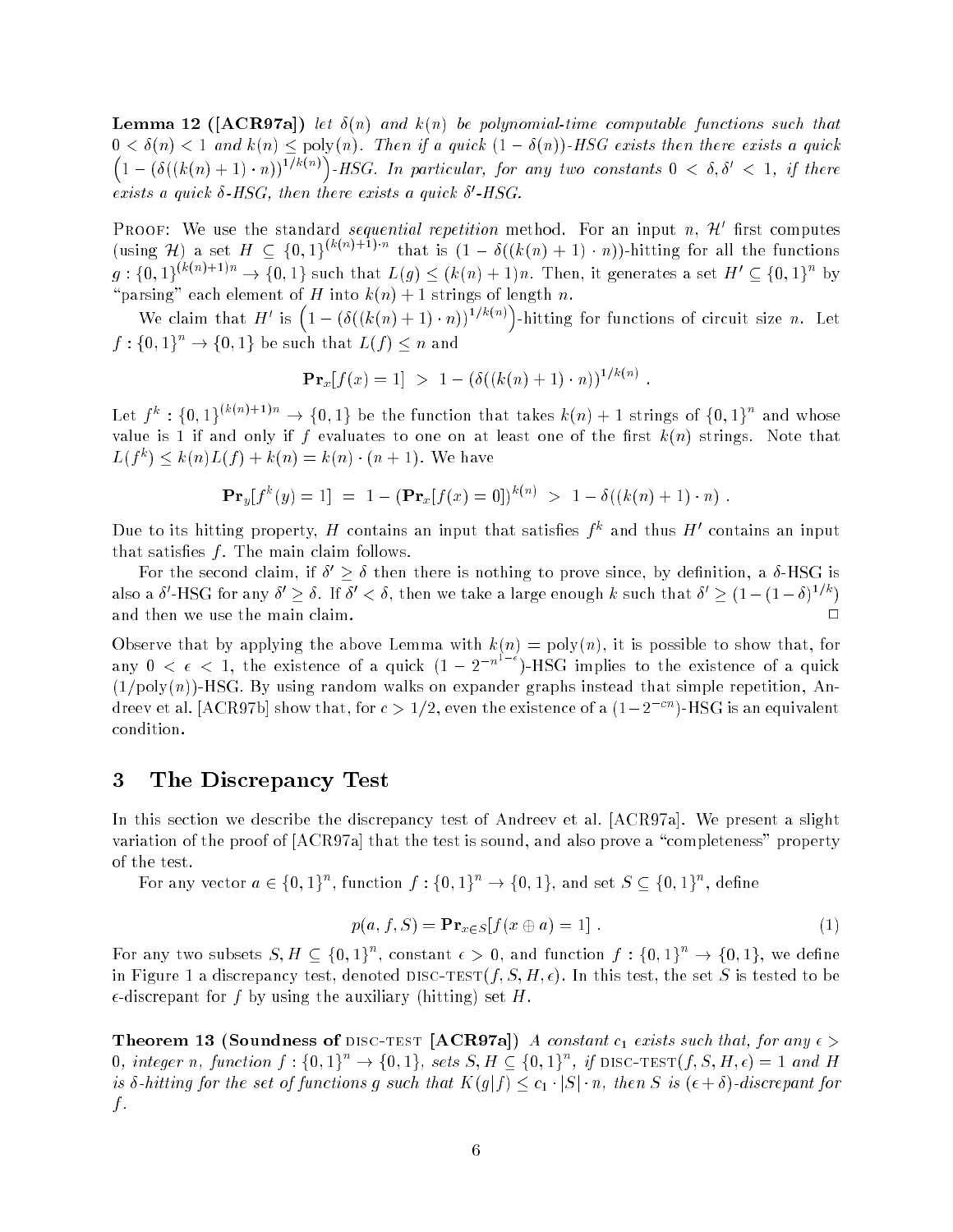DISC-TEST $(f, S, H, \epsilon)$ begin  $p_{\min} := \min\{p(a, f, S) : a \in H \cup \{\vec{0}\}\};$  $p_{\text{max}} := \max\{p(a, f, S) : a \in H \cup \{\vec{0}\}\}\$ if  $p_{\text{max}} - p_{\text{min}} \leq \epsilon$  then return (1) else return (0) end

Figure 1: The discrepancy test.

Theorem 13 is the core of the results of  $[ACR97a]$ . Note that it says that a set H with a certain one-sided pseudorandom property (the hitting property) can be used to test S for a two-sided pseudorandom property (the discrepancy property). However  $H$  has to be hitting for a whole set of functions while S is tested for discrepancy on a single function (i.e. f). So, roughly speaking, the theorem trades-off "globality" versus "two-sidedness". The version of Theorem 13 proved in [ACR97a] requires f to be computable by a small circuit and H to be  $\delta$ -hitting for a family of functions of low circuit complexity. Here we have no requirement on  $f$  and  $H$  is required to be hitting for a set of functions directly "related" to  $f$ .

**PROOF:** [Of Theorem 13] Let  $f, S = \{s_1, \ldots, s_m\}, H, \epsilon$  be fixed throughout the proof, and suppose H is  $\delta$ -hitting for all g's with  $K(g|f) < c_1mn$ . Let us define the function BAD :  $\{0,1\}^n \rightarrow \{0,1\}$  as follows

$$
\text{BAD}_{f,S,H}(a) \stackrel{\text{def}}{=} \text{BAD}(a) = \begin{cases} 0 & \text{if } p_{\min} \le p(a,f,S) \le p_{\max}; \\ 1 & \text{otherwise.} \end{cases}
$$

where  $p_{\min}$  and  $p_{\max}$  are as defined in Figure 1.

Claim 14  $K(BAD|f) \le mn + 2 log m + O(1)$ .

PROOF: We observe that BAD can be computed with the pseudo-code depicted in Figure 2.

Let us bound the length of such a program. All the elements of S have to be defined explicitly, and this can be done using  $mn$  bits;  $p_{\min}$  and  $p_{\max}$  have to be defined too, and since they are integral multiples of  $1/m$ , log m bits are sufficient to encode each of them. The rest of the program has constant length. We can conclude that the total length of the program is  $mn + 2 \log m + O(1)$ .  $\Box$ 

We fix  $c_1$  large enough so that, using the hypothesis of the theorem, H is  $\delta$ -hitting for BAD.

CRAIM 19 Pra $_{a \in \{0,1\}^n}$  [bad(a) = 1]  $\geq$  0.

r noor: Assume, by contradiction, that  $P_{a \in \{0,1\}^n}$  [bad(a) = 1] > 0, then by the hitting property of H, there exists some  $a \in H$  such that  $BAD(a) = 1$ , which is impossible by definition of  $BAD$ ,  $p_{\min}$ and  $p_{\text{max}}$  (as for any  $a \in H$ , we have  $p_{\text{min}} \leq p(a, f, S) \leq p_{\text{max}}$ ).

Let  $\mathbf{E}\left[p(a, t, S)\right]$  be the average of  $p(a, t, S)$  over all the choices of  $a \in \{0, 1\}$ .

Claim 16 E  $[p(x, f, S)] = Pr_x[f(x) = 1].$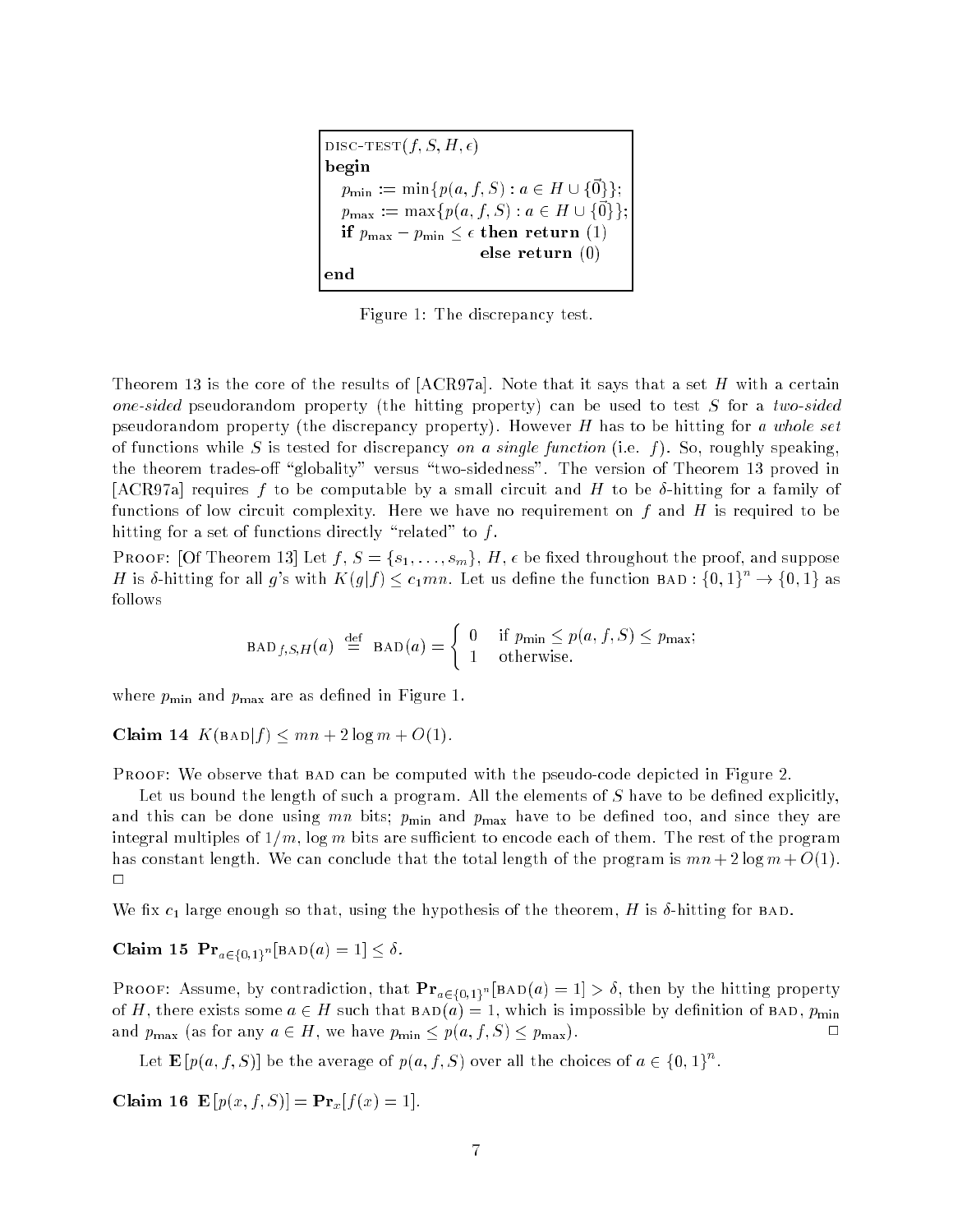```
function BAD(a)constants
  p_{\min}, p_{\max}, m;s_1, \ldots, s_m;begin
  count := 0;for i := 1 to m do
     count := count + f(a \oplus s_i);if count > mp_{\text{max}} or count < mp_{\text{min}} then
     return (1)else
     return (0)
end.
```
Figure 2: How to compute BAD. The algorithm has oracle access to  $f$ . It first computes the number of 1's of  $f(a \oplus s_i)$  for  $i = 1, \ldots, m$ , and then decides whether to accept or reject by comparing this number with  $p_{\min}$  and  $p_{\max}$ .

Proof:

$$
\mathbf{E}\left[p(x,f,S)\right] = \mathbf{Pr}_{x \in \{0,1\}^n, y \in S}[f(x \oplus y) = 1]
$$

$$
= \frac{1}{|S|} \sum_{y \in S} \mathbf{Pr}_x[f(x \oplus y) = 1]
$$

$$
= \frac{1}{|S|} \sum_{y \in S} \mathbf{Pr}_x[f(x) = 1]
$$

$$
= \mathbf{Pr}_x[f(x) = 1].
$$

 $\Box$ 

From Claim 15 we have the following inequalities (where the first term is due to  $a$ 's for which  $BAD(a) = 0$  and the second term is due to the rest):

$$
\mathbf{E}\left[p(a,f,S)\right] \le (1-\delta) \cdot p_{\max} + \delta \cdot 1 \le p_{\max} + \delta \tag{2}
$$

$$
\mathbf{E}\left[p(a,f,S)\right] \ge (1-\delta) \cdot p_{\min} \ge p_{\min} - \delta \tag{3}
$$

Recall that whenever the test accepts,  $p_{\text{max}} - p_{\text{min}} \leq \epsilon$ . Also, by definition,

$$
p_{\min} \leq p(0, f, S) = \mathbf{Pr}_{x \in S}[f(x) = 1] \leq p_{\max}.
$$

By Claim 16 and Eq. 2, we obtain

$$
\mathbf{Pr}_{x}[f(x) = 1] - \mathbf{Pr}_{x \in S}[f(x) = 1] \le (p_{\max} + \delta) - p_{\min} \le \epsilon + \delta
$$

and, similarly,

$$
\mathbf{Pr}_{x \in S}[f(x) = 1] - \mathbf{Pr}_{x}[f(x) = 1] \le p_{\max} - (p_{\min} - \delta) \le \epsilon + \delta.
$$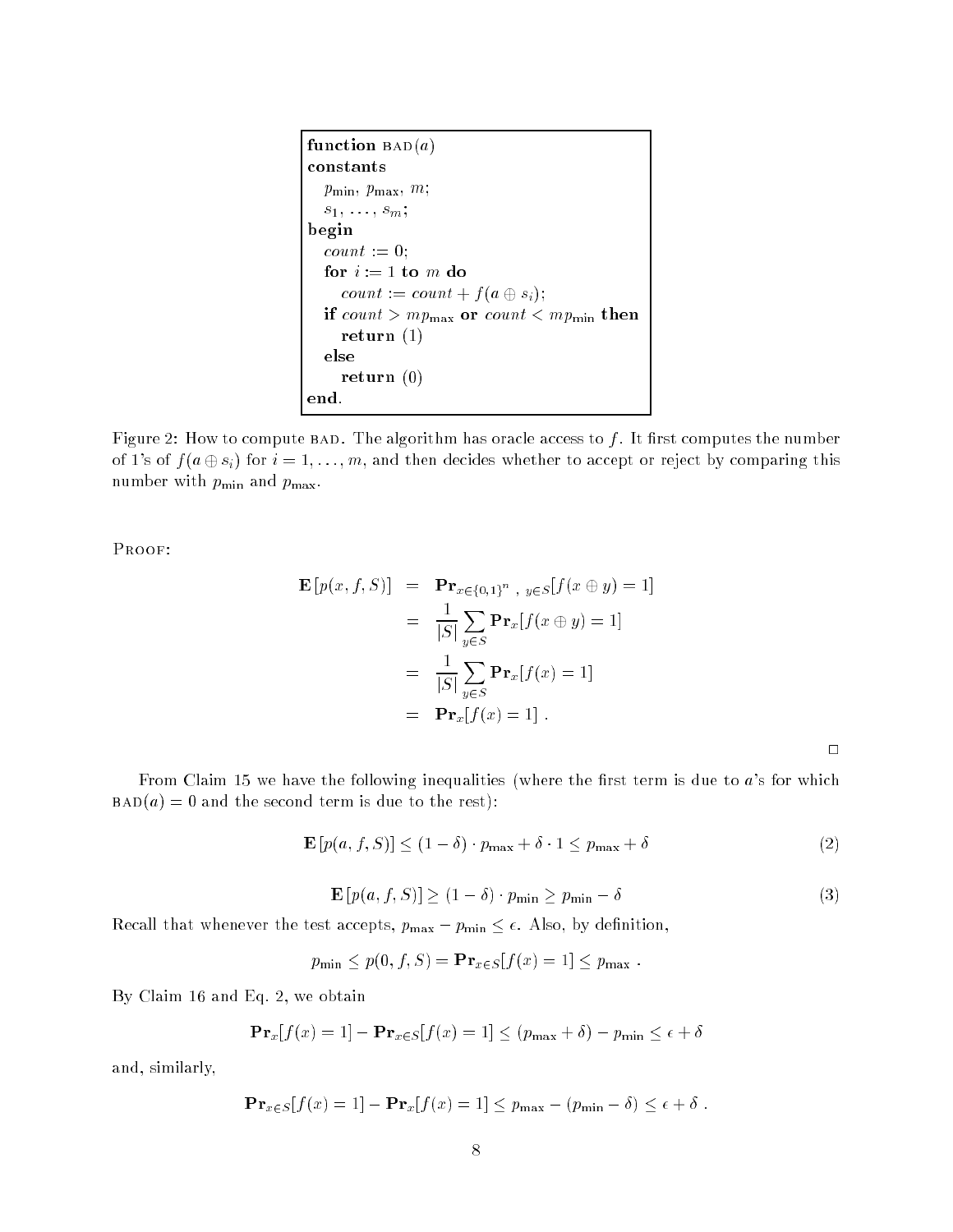Thus, S is indeed  $(\epsilon + \delta)$ -discrepant for f, and Theorem 13 follows.

We now give a sufficient condition for DISC-TEST to accept.

**Theorem 17 (Completeness of** DISC-TEST) If S is  $(\epsilon/2)$ -aiscrepant for the set  $\{\tau^{\omega} : a \in$  $\{0, 1\}$  finen DISC-TEST(f, S, H,  $\epsilon$ ) = 1, for any set H  $\subseteq$  {0, 1}.

PROOF: Fix  $H \subseteq \{0,1\}$  and let  $a_1$  (respectively,  $a_2$ ) be a point where  $p_{\min} = p(a_1, f, S)$  (resp.  $p_{\text{max}} = p(a_2, f, S)$ .

$$
p_{\min} = \mathbf{Pr}_{x \in S} [f^{\oplus a_1}(x) = 1]
$$
  
\n
$$
\geq \mathbf{Pr}_x [f^{\oplus a_1}(x) = 1] - \epsilon/2
$$
  
\n
$$
= \mathbf{Pr}_x [f(x) = 1] - \epsilon/2.
$$

Where the first inequality is due to the discrepancy property of  $S$ . Similarly, we have

$$
p_{\max} = \mathbf{Pr}_{x \in S} [f^{\oplus a_2}(x) = 1]
$$
  
\n
$$
\leq \mathbf{Pr}_x [f^{\oplus a_2}(x) = 1] + \epsilon/2
$$
  
\n
$$
= \mathbf{Pr}_x [f(x) = 1] + \epsilon/2.
$$

and thus  $p_{\max} - p_{\min} \leq \epsilon$ .

## 4 Proof of Theorem 3

The starting point of our proof is the following easy observation: If we have a set  $I \subseteq \{0,1\}^N$ such that  $\Pr_x[x \in I] > 1/2$ , then using a weak random source and the dispersers of [SSZ95], we can generate a polynomial-sized (in N) set of vectors  $x_1, \ldots, x_k$  such that, with high probability,  ${x_1, \ldots, x_k} \cap I \neq \emptyset$ . This is formalized in Corollary 19 below.

A naive way of using this fact would be to take the set I as the family of  $\epsilon$ -discrepant sets  $S$  for f of size  $m$ . For large enough  $m$  ( $m = O(1/\epsilon^2)$  would suffice) the set I will be such that  $\mathbf{Pr}_{S\subseteq\{0,1\}^m}[S \in I] > 1/2$  and so we can use the weak random source and the disperser to generate a family of sets  $S_1, \ldots, S_k$  such that, with high probability, one of them is  $\epsilon$ -discrepant for f. But now the problem is that we are not able to recognize which of these sets has the discrepancy property (note that an efficient Las Vegas algorithm to test the discrepancy property would imply  $ZPP = BPP$ ). Theorem 13 gives indeed a way to test for discrepancy, provided that we have a hitting set at hand.

We thus define  $I \subseteq \{0,1\}^{m+1}, n$  as the family of pairs of sets  $(H, S)$  such that H has M elements and the hitting property as in the hypothesis of Theorem 13 and  $S$  has  $m$  elements and the discrepancy property as in the hypothesis of Theorem 17. As shown in Lemma 20 below, for an appropriate choice of m and M, the set I is such that  $Pr_{(H,S)}[(H, S) \in I] > 1/2$ . Using the weak random source we can thus obtain a set of pairs  $(H_1, S_1), \ldots, (H_k, S_k)$  such that, for some j, the set  $S_j$  has the required discrepancy property and  $H_j$  the required hitting property (with high probability). The next important observation is that the hitting property is *monotone*, that is, if a set H has a certain hitting property, and J is any set, then  $H \cup J$  has at least the same hitting property of  $H$  (the reader may note that the discrepancy property is *not* monotone). As a consequence, the set  $\bigcup_i H_i$  has (with high probability) the hitting property required by Theorem 13.

We start by quoting the disperser construction of Saks, Srinivasan, and Zhou.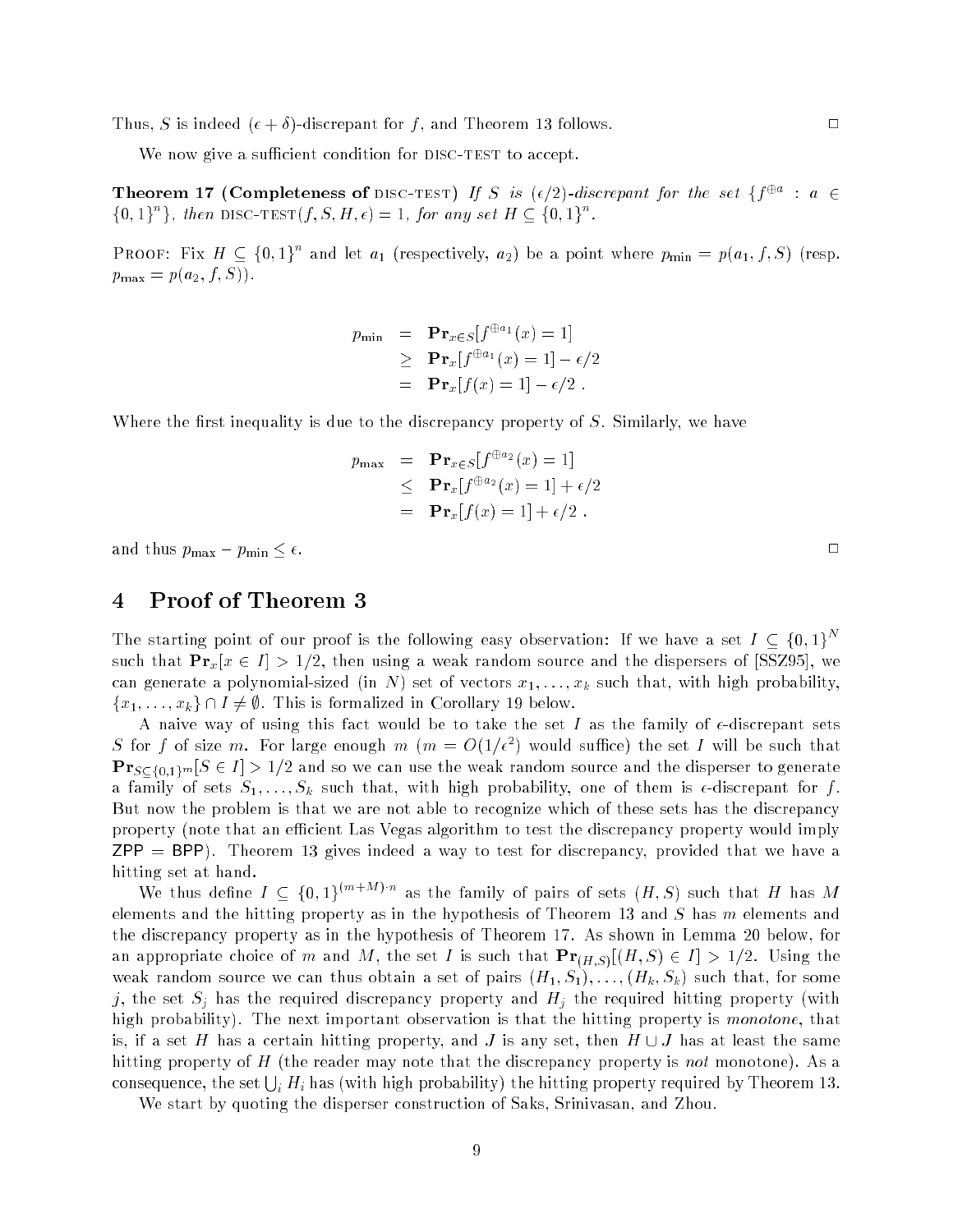Theorem 18 (Construction of dispersers [SSZ95]) For any  $0 < \lambda < \alpha \leq 1$ , for any sufficiently large r, and for any  $2^{r} < T < 2^{r}$ , there exists an efficient construction of a  $(2^{r}, 2^{r}, T)$ . disperser  $G = (V, W, E)$  of degree poly $(r)$ .

In the previous theorem, by "efficient construction" we mean the existence of an algorithm that for any vertex of V finds its neighbours in time  $\text{poly}(r)$ .

**Corollary 19** For any choice of constants  $0 < \gamma < 1$  and  $c > 0$  there exist a polynomial p and an algorithm A such that the following property holds. For any  $n > 0$ , any set  $I \subseteq \{0,1\}^+$  with  $|I| > 2^{n-1}$ , and any  $(p(n), p(n))$  source X, algorithm A, on input  $(n, X)$ , outputs a set  $C \subseteq \{0, 1\}$ of size poly $(n^{c/\gamma})$  such that

$$
\Pr[C \cap I = \emptyset] < 2^{-n^c}
$$

where the probability is taken over the outcomes of the source.

We will use Corollary 19 by taking I as the set of pairs  $(S, H)$  such that S has a certain discrepancy property and H has a certain hitting property. Observe that algorithm A computes the set of "candidates" C without "knowing" which set I has been fixed.

FROOF: [OI COFOILATY 19] FIX CONStants  $\alpha$  and  $\lambda$  such that  $0 \leq \lambda \leq \alpha \leq \gamma$  and  $n^{+} \leq n^{+} - n^{+}$ . Let  $r = n^{1/3}$ . Consider a  $(2^r, 2^n, 2^{r})$ -disperser  $G = (V, W, E)$ , that can be efficiently constructed as in Theorem 18. We identify V with  $\{0,1\}$  and W with  $\{0,1\}$  . Let  $B\subseteq V$  be the set of "bad" vertices v such that  $\Gamma(v) \subset W - I$ . We claim that  $|B| < 2^{r-1}$ : otherwise we reach a contradiction since, by definition of disperser, we would have  $|1|D|| \geq 2^n/2$ , while  $|W| = 1 \leq 2^n/2$ . Let us select an element v of v using an  $(r, r$  -source, and let  $C$  be the set of its neighbours. The probability that we picked a bad vertex  $v \in B$  is at most  $2^{r-1} \cdot 2^{-r} = 2^{n-r-1} \cdot 2^{r-n-1} \cdot \text{Con}$  the other hand, if  $v \notin B$ , then  $C \cap I \neq \emptyset$ ; the corollary thus follows.  $\Box$ 

As a preparation to using Corollary 19, we show that, for a randomly chosen pair of sets  $(S, H)$ of sufficiently large sizes, with high probability  $S$  has a certain discrepancy property and  $H$  has a certain hitting property.

**Lemma 20** There exists two constants  $c_2$  and  $c_3$  such that for any  $\epsilon > 0$ ,  $n > 0$ ,  $f : \{0,1\} \rightarrow$  $\{0,1\},\;c>0$  and for  $m\equiv c_2n/\epsilon^-$  and  $M\equiv c_3cmn/\epsilon,$  for a randomly chosen element  $(v,u)$  (where  $v \in \{0,1\}^{Mn}$  and  $u \in \{0,1\}^{mn}$ ) the following holds with probability larger than  $1/2$ :

- 1. v, regarded as a multiset of  $\{0,1\}^+$  of size M, is  $\epsilon/2$ -hitting for the set of functions  $q$  such that  $K(g|f) < c mn$
- 2. u, regarded as a multiset of  $\{0, 1\}$  of size m, form a set that is  $\epsilon/4$ -discrepant for  $\{\uparrow^{\omega^\omega} : a \in$ f0; 1g <sup>n</sup> g.

**PROOF:** It suffices to prove that each event holds with probability larger than  $3/4$ .

Regarding the first event, the number of functions  $g\in {\cal F}_n$  such that  $K(g|f)\leq cmn$  is clearly at most 2<sup>cmar</sup>. If one such g has  $\Pr_x[g(x) = 1] \geq \epsilon/2$ , then the probability that M randomly chosen elements from  $\{0,1\}^{\sim}$  do not hit g is at most

$$
(1 - \epsilon/2)^M \le e^{-\epsilon M/2}
$$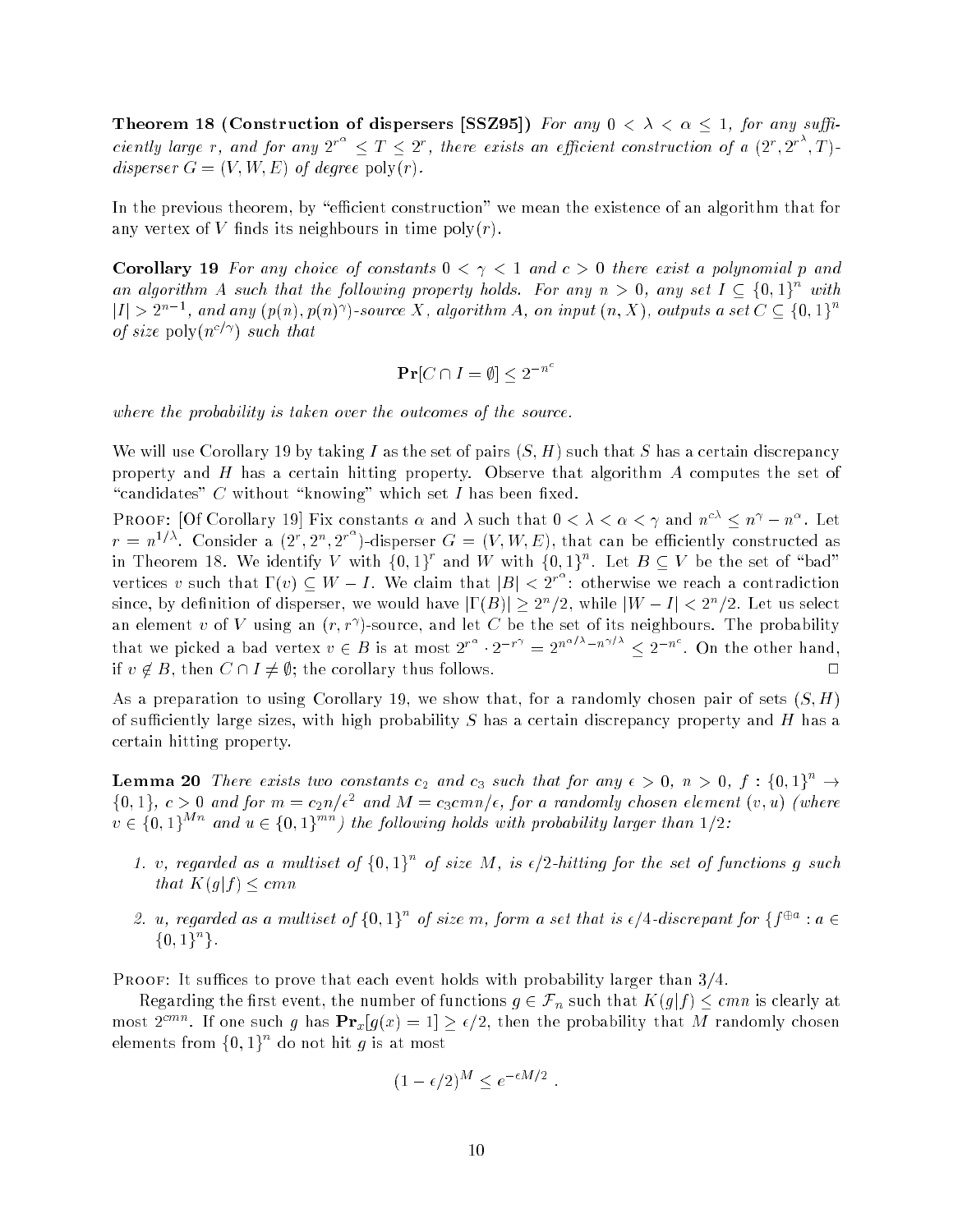Since  $M = c_3 c m n/\epsilon$ , it follows that, for an appropriate choice of  $c_3$ , the probability that all the functions  $g$  are hit is at least

$$
1 - 2^{cmn}e^{-\epsilon M/2} > 3/4
$$
.

For the second claim, observe that a set of  $m$  randomly chosen elements from {0,1} is not  $\epsilon/4$ -discrepant for a given function with probability at most  $2^{-\omega(m\epsilon^2)}$  (this follows from the Chernoff bound). Since

$$
|\{f^{\oplus a} : a \in \{0, 1\}^n\}| \le 2^n
$$

we have that the probability that a randomly chosen set of  $m = \frac{1}{\epsilon^2} c_2 n$  elements of  $\{0,1\}$  is not  $\epsilon$ /4-discrepant for  $\{f^{\omega^{\omega}} : a \in \{0,1\}^+\}$  is at most

$$
2^n \cdot 2^{-\Omega(m\epsilon^2)} < 1/4
$$

for an appropriate choice of  $c_2$ .

The next theorem gives a method to generate (with high probability) a hitting set and a sequence of candidates for the discrepancy test by using the output of a weak random source.

**Theorem 21** For any  $\gamma > 0$ , there exist a polynomial p and an algorithm which for any  $\epsilon > 0$ ,  $c > 0, \, n > 0, \,$  and  $\{p(\textit{cn}/\epsilon), p(\textit{cn}/\epsilon)\}$  -source  $\Lambda$  , given in input  $(\epsilon, c, n, \Lambda)$  and having oracle access to a function  $f : \{0,1\}^n \to \{0,1\}$ , computes, in time polynomial in  $n/\epsilon$ , sets  $H, S_1, \ldots, S_k \subseteq \{0,1\}$ such that the following holds with probability at least  $1 - 2$  follows:

- 1.  $|S_1| = |S_2| = \cdots = |S_k|$ .
- 2. H is  $\epsilon/2$ -hitting for the set of functions g such that  $K(g|f) < c|S_1|n$ ;
- 3. for some  $j \in \{1, \ldots, k\}$ ,  $S_j$  is  $\epsilon/4$ -discrepant for the set of functions  $\{f^{\omega^{\omega}} : a \in \{0, 1\} \}$ .

We will use Theorem 21 by taking c as the constant  $c_1$  introduced in the statement of Theorem 13 (Soundness of DISC-TEST).

PROOF: [Of Theorem 21] Let us apply Corollary 19 to the set I of binary strings  $(u, v)$ 's satisfying Properties 1 and 2 in Lemma 20. Then we can use a weak random source to generate sets  $S_1, \ldots, S_k$ and  $H_1, \ldots, H_k$  such that, with probability at least  $1 - 2^{-p}$  over , for some  $j$ , the set  $S_j$  (respectively,  $H<sub>i</sub>$ ) has the required discrepancy (respectively, hitting) property stated in Item 2 (respectively, 1) of Lemma 20. Since the hitting property is monotone we also have that, with at least the same probability,  $H = \bigcup_i H_j$  is  $\epsilon/2$ -hitting for the set of functions g with  $K(g|f) \le c|S_1|n$ .  $\Box$ 

We are now ready to prove Theorem 3.

PROOF: [Of Theorem 3] We generate a set H and sets  $S_1, \ldots, S_k$  as in Theorem 21. With probability at least  $1 - 2$  polyton these sets satisfy Properties  $1 - 3$  of Theorem 21. From this point we assume that this is the case. We then run DISC-TEST $(f, S_i, H, \epsilon/2)$  for  $i = 1, \ldots, k$  and we return  $S_i$  where j is the smallest index such that DISC-TEST $(f, S_j, H, \epsilon)$  accepts. From Theorem 17 (Completeness of disc-test) and Condition 3 of Theorem 21 we have that at least one such index exists, and from Theorem 13 (Soundness of DISC-TEST) we have that the selected set is  $\epsilon$ -discrepant for f. We then output  $D = \mathbf{Pr}_{x \in S}[f(x) = 1].$  $\Box$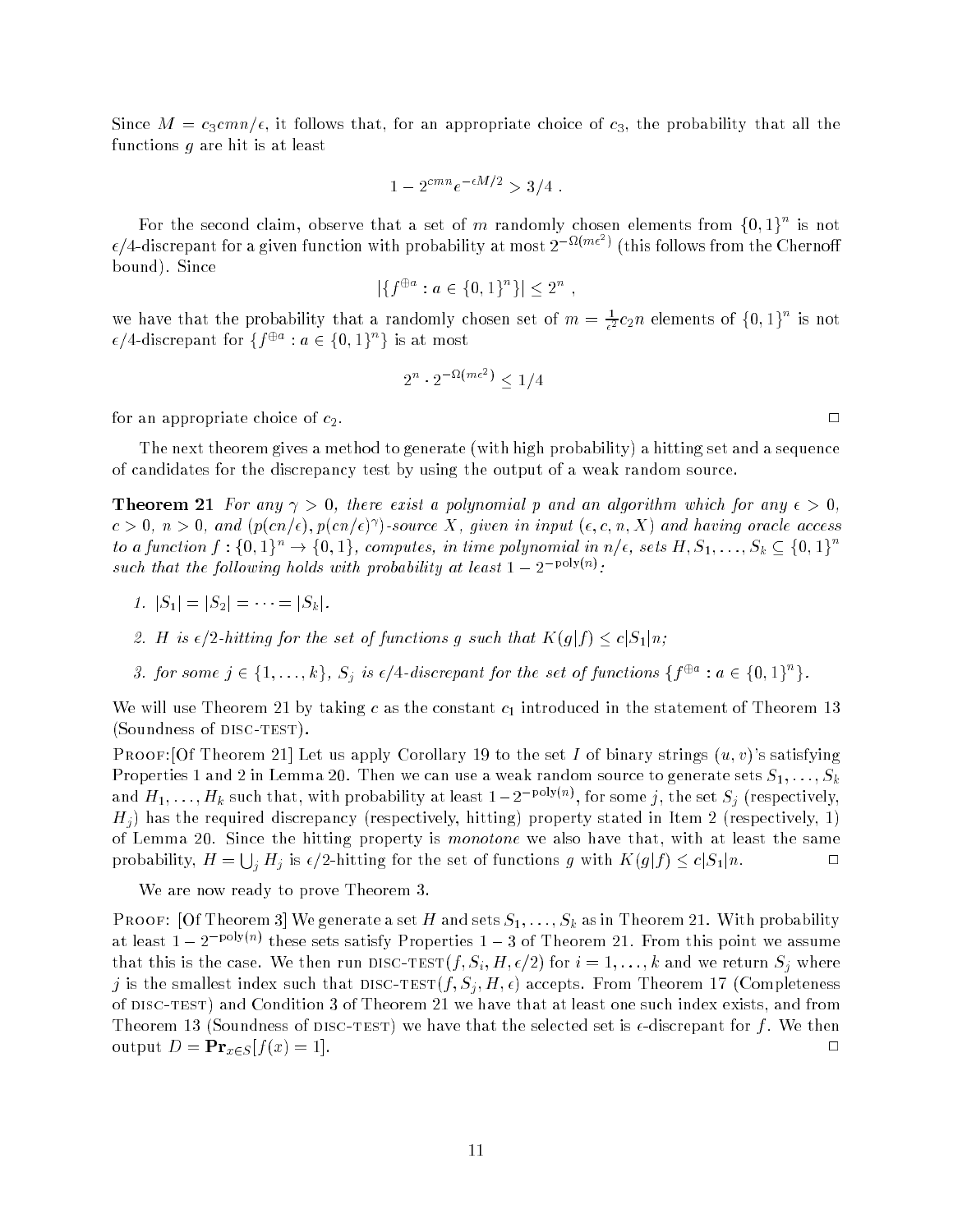## 5 A New Proof of Theorem 2 and More (by L. Fortnow)

In this section we will present a simple proof of Theorem 2 due to Lance Fortnow. We first have to introduce some new notation.

For a set  $S$  and a property 11 we denote by  $\exists^*x\in S.$ II(x) the statement  $\;$  at least half the elements of S have property  $\Pi$ ." A promise problem [ESY84] is a pair of disjoint sets of strings  $(Y, N)$ . An algorithm A solves a promise problem  $(Y, N)$  if A accepts any element of Y and rejects any element of N. Languages can be seen as a special case of promise problems where N is the complement of Y. We denote by  $prRP$  the promise version of the class RP. That is, a promise problem  $(Y, N)$  belongs to prRP if and only if there is a polynomial time algorithm  $A(\cdot, \cdot)$  and a polynomial  $p(\cdot)$  such that for any x of length n

$$
x \in Y \Rightarrow \exists^+ y \in \{0, 1\}^{p(n)} \cdot A(x, y) = 1
$$
  

$$
x \in N \Rightarrow \forall y \in \{0, 1\}^{p(n)} \cdot A(x, y) = 0
$$

We will use the following result of Lautemann [L83] (that is an improvement on a previous result by Sipser [S83]).

**Theorem 22 (Lautemann [L83])** If  $L \in$  BPP then there exists a polynomial time computable Boolean function  $A(\cdot, \cdot)$  and two polynomials  $p(\cdot)$  and  $q(\cdot)$  such that for any x of lenght n

$$
x \in L \Rightarrow \exists^+ y \in \{0, 1\}^{p(n)}.\forall z \in \{0, 1\}^{q(n)}. A(x, y, z) = 1
$$
  

$$
x \notin L \Rightarrow \forall y \in \{0, 1\}^{p(n)}.\exists^+ z \in \{0, 1\}^{q(n)}. A(x, y, z) = 0
$$

It has been observed by Lance Fortnow that Theorem 22 implies that BPP  $\subseteq$  RPprappresent , where we denote by RPP<sup>rRP</sup> the class of languages that are decidable by RP oracle machines having access to a prRP oracle.

#### $I$  heorem 23 (Fortnow) BPP  $\subset$  RPpr  $\sim$  .

**PROOF:** Let L be a BPP language, and let A, p and q be as in Theorem 22. Consider the following promise problem  $(Y, N)$ :

$$
Y = \{(x, y) : |y| = p(|x|) \land \exists^+ z \in \{0, 1\}^{q(n)} \cdot [A(x, y, z) = 0] \}
$$

$$
N = \{(x, y) : |y| = p(|x|) \land \forall z \in \{0, 1\}^{q(n)} \cdot A(x, y, z) = 1 \}
$$

By definition  $(Y, N) \in \text{prRP}$ . In Figure 3 an RP oracle algorithm is described that solves L by using one query to  $(Y, N)$ .

We now prove the correctness of the algorithm. If  $x \in L$ , then for at least half the choices of y we have that  $(x, y) \in N$ , thus the algorithm accepts with probability at least half. If  $x \notin L$ , then for any y we have  $(x, y) \in Y$ , so the algorithm accepts with probability 0.  $\Box$ 

Theorem 2 follows from Theorem 23, since it is easy to see that if a  $\delta$ -HSG exists for some constant  $0 < \delta < 1$  then any RP problem and any prRP promise problem is solvable in P.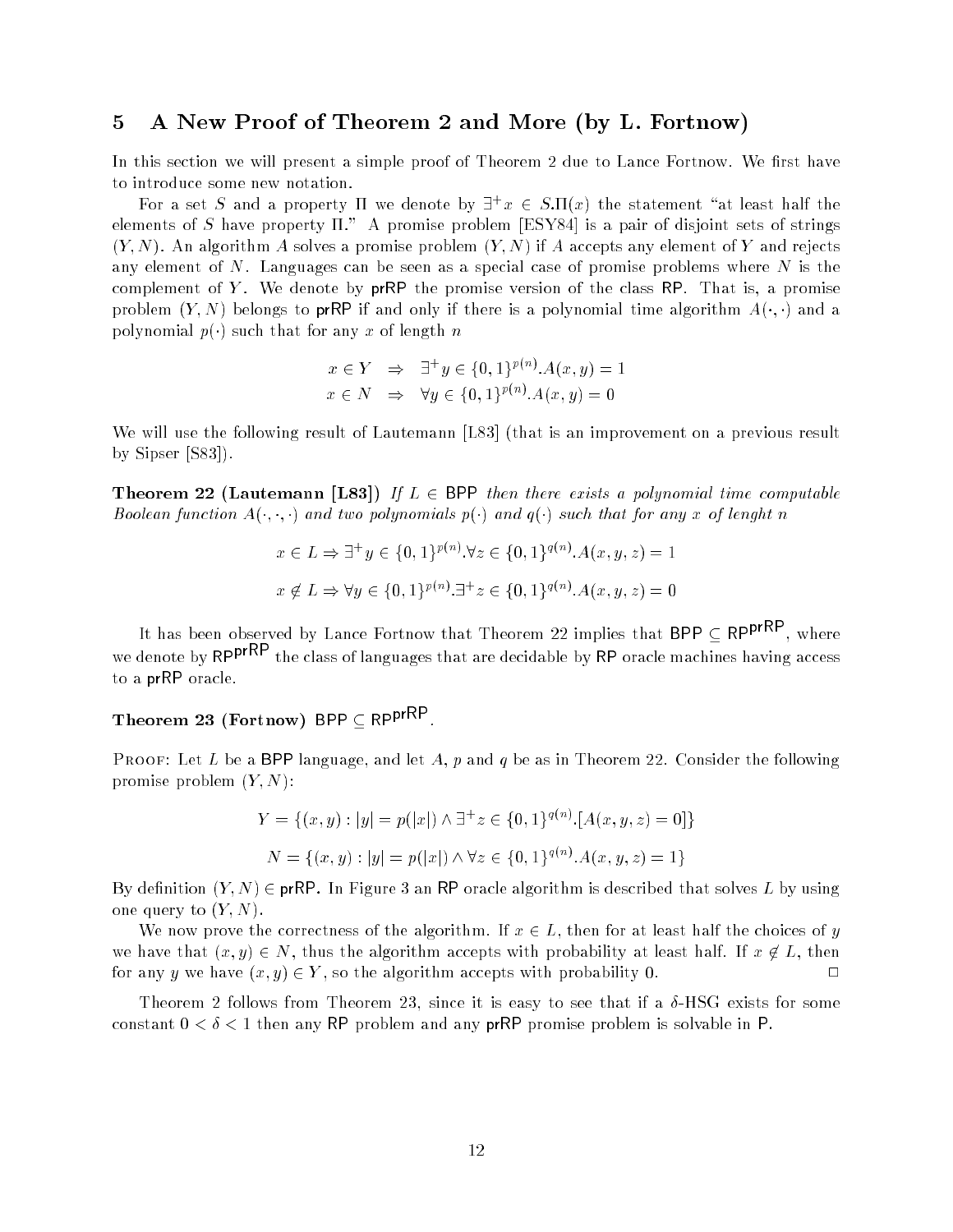```
input: x;begin
  Pick a random y \in \{0, 1\}^{r \times r \times r};
  Ask the oracle query (x, y);
  if the oracle answers YES then reject
  else accept;
end.
```
Figure 3: The RP<sup>prRP</sup> algorithm solving a generic BPP problem.

## 6 Conclusions

We have demonstrated how to simulate BPP algorithms in polynomial time using weak random sources of r bits and min-entropy r tor any  $\gamma > 0$ .

The main novelty in our result has been the use of *dispersers* in a context where  $\emph{extractors}$ seemed to be necessary. Extractors have other applications besides the use of weak random sources (see, e.g., [Nis96]). It could be the case that techniques similar to ours can give stronger results or simplied proofs in these other applications as well. It remains an open question whether it is possible, for any  $\gamma > 0$  and any  $m$ , to emclently construct a  $\{Z^+, Z^+, a, r^+, 1/r\}$  extractor with  $r$  and  $d$  polynomial in  $m$ . Such a construction would provide an alternative proof of the main result of this paper and would have other interesting applications.

We also emphasize that our simulation runs in NC. This is due to the parallel nature of our construction and to the fact that it is possible to give an NC construction of the SSZ-dispersers [SSZ97]. Thus, our method provides also an efficient simulation of BPNC algorithms using weak random sources.

Likewise, the proof of Lemma 1 as appeared in a preliminary version of this paper [ACRT97], as well as the proof of Theorem 2 described in Section 5, implies an NC simulation of randomized algorithms when both the algorithm and the hitting set are given as oracles. In contrast, the proof of Lemma 1 appeared in [ACR97b] seems to be inherently sequential. Andreev et al. [ACR97b] have recently used the NC proof of Theorem 2 in order to provide sufficient conditions (in terms of worst-case circuit complexity) for  $NC = BPNC$ .

Our main result (Theorem 3) can be generalized to the case where the function  $f$  that we want to sample is not Boolean but takes real values in the range [0; 1]. The proof of Theorem 3 contained in this paper can be easily generalized to the case of such functions. We choose however to state and prove only the case of Boolean functions since proofs are cleaner and since, as proved in [G97], sampling real-valued functions is reducible to sampling Boolean functions. We can thus get the following result as a corollary of Theorem 3 and of [G97, Theorem 5.5].

**Corollary 24** For any  $\gamma > 0$ , there exist a polynomial p and a deterministic algorithm A such that the following holds. For any  $\epsilon > 0$ ,  $n > 0$ , any  $\{p(n/\epsilon), p(n/\epsilon)\}$ -source  $\Lambda$ , and any f :  $\{\theta, 1\} \rightarrow$  $[0,1]$ , on input  $(\epsilon, n, \Lambda)$  and oracle access to  $\ell$ , A computes, in time polynomial in n/ $\epsilon$ , a value  $\ell$ such that with probability at least  $1 - 2$  polyton) over the outcomes of the source,

$$
|\bar{f} - \tilde{f}| \le \epsilon
$$

where  $f = 2^{-n} \sum_x f(x)$  is the average of f.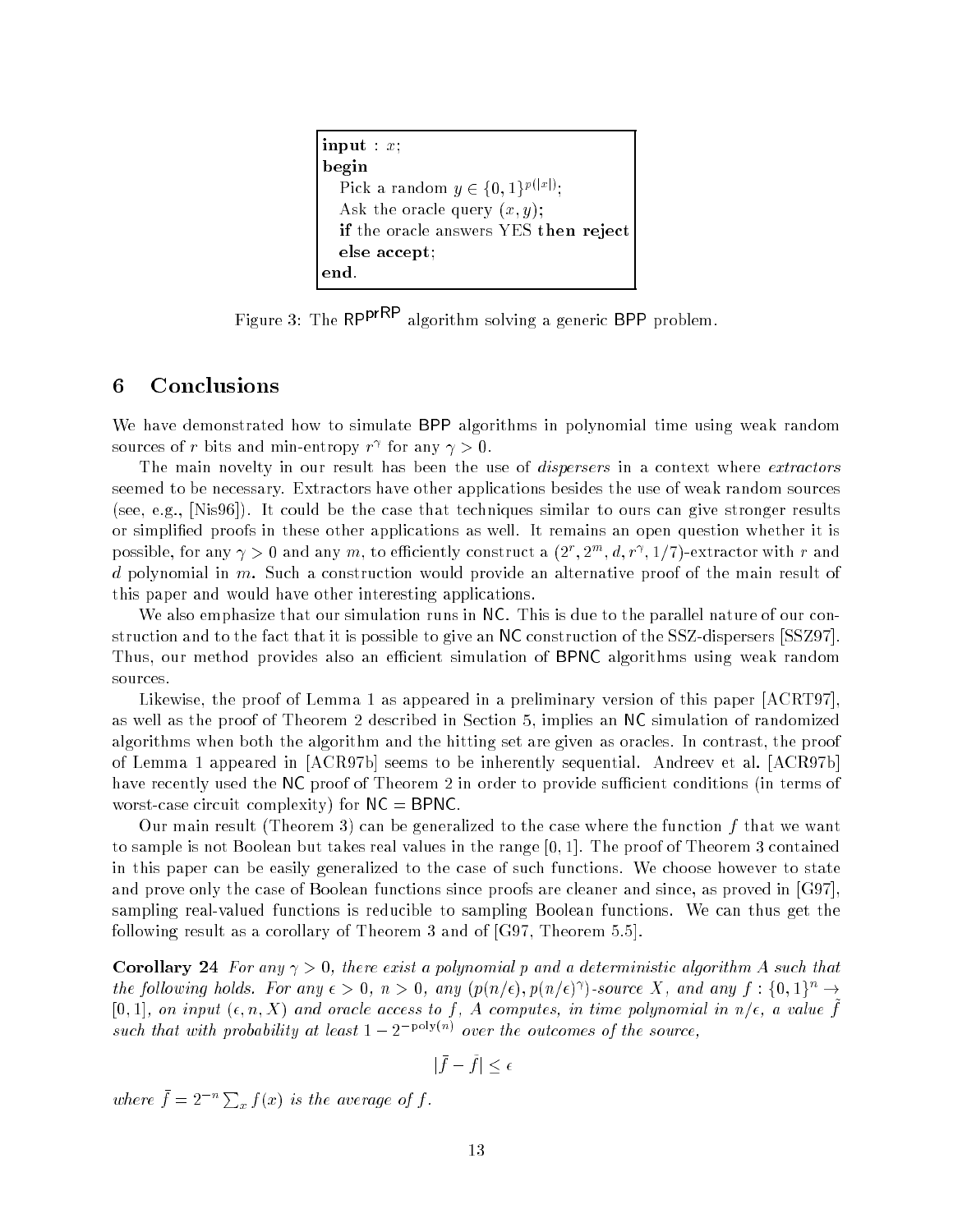# Acknowledgments

We are grateful to Oded Goldreich for several valuable comments and suggestions on preliminary versions of this paper. In particular, the use of a counting argument  $\acute{a}$  la Kolmogorov is due to Oded. We thank Lance Fortnow for his permission to mention his results in this paper. We thank Madhu Sudan and Avi Wigderson for helpful discussions on Fortnow's result, and Michael Saks, Aravind Srinivasan and Shiyu Zhou for showing us that OR-dispersers can be obtained by an NC construction, and for other helpful conversations.

# References

- [ACR97a] A.E. Andreev, A.E.F. Clementi, and J.D.P. Rolim. A new general de-randomization method. Journal of the ACM, to appear, 1997. Preliminary version in Proc. of ICALP'96.
- [ACR97b] A.E. Andreev, A.E.F. Clementi, and J.D.P. Rolim. Worst-case hardness suffices for derandomization: A new method for hardness vs randomness trade-offs. In Proceedings of the 24th International Colloquium on Automata, Languages and Programming, pages 177-187. LNCS 1256, Springer-Verlag, 1997.
- [ACRT97] A.E. Andreev, A.E.F. Clementi, J.D.P. Rolim, and L. Trevisan. Weak random sources, hitting sets, and BPP simulations. In *Proceedings of the 38th IEEE Symposium on* Foundations of Computer Science, pages 264-272, 1997.
- [BFNW93] L. Babai, L. Fortnow, N. Nisan, and A. Wigderson. BPP has subexponential time simulations unless EXPTIME has publishable proofs. *Computational Complexity*,  $3(4):307$ -318, 1993.
- [BM84] M. Blum and S. Micali. How to generate cryptographically strong sequences of pseudorandom bits. SIAM Journal of Computing, 13(4):850-864, 1984. Preliminary version in Proc. of FOCS'82.
- [BR94] M. Bellare and J. Rompel. Randomness-efficient oblivious sampling. In *Proceedings of* the 35th IEEE Symposium on Foundations of Computer Science, pages 276-287, 1994.
- [CG88] B. Chor and O. Goldreich. Unbiased bits from sources of weak randomness and probabilistic communication complexity. SIAM Journal on Computing,  $17(2):230{-}261$ , April 1988.
- [CW89] A. Cohen and A. Wigderson. Dispersers, deterministic amplication, and weak random sources. In Proceedings of the 30th IEEE Symposium on Foundations of Computer Science, pages  $14-19$ , 1989.
- [ESY84] S. Even, A. Selman, and Y. Yacoby. The complexity of promise problems with applications to public-key cryptography. Information and Control, 2:159-173, 1984.
- [G97] O. Goldreich. A sample of samplers A computational perspective on sampling. *Elec*tronic Colloquium on Computational Complexity TR97-020, 1997.
- [IW97] R. Impagliazzo and A. Wigderson.  $P=$  BPP if E requires exponential circuits: Derandomizing the XOR lemma. In *Proceedings of the 29th ACM Symposium on Theory of* Computing, pages 220-229, 1997.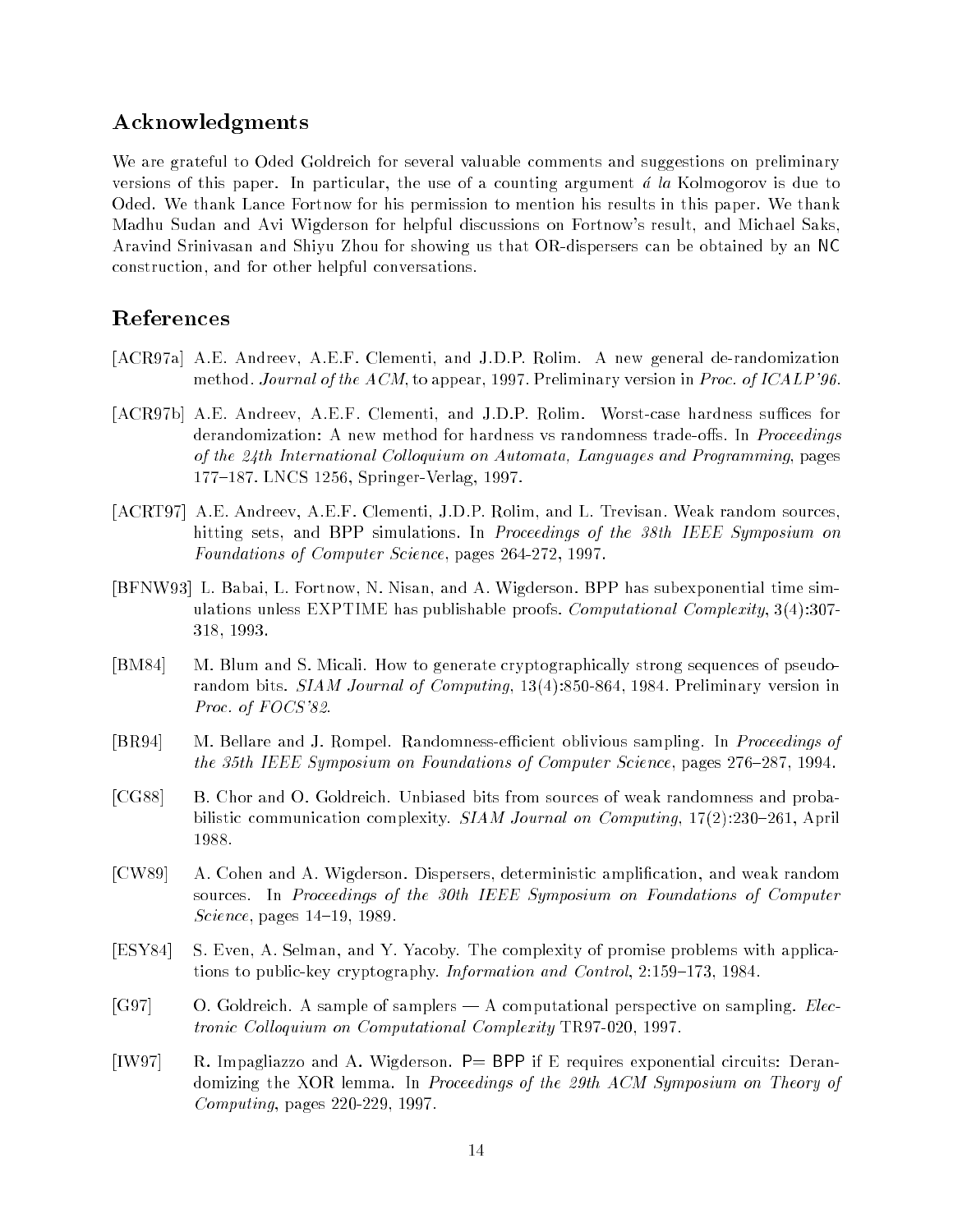- [L83] C. Lautemann. BPP and the Polynomial Hierarchy. Information Processing Letters, 17:215-217, 1983.
- [LV90] M. Li and P. Vitany. Kolmogorov complexity and its applications. In J. van Leeuwen, editor, Handbook of Theoretical Computer Science, Volume A, pages  $187-254$ . Elsevier,
- [MR95] R. Motwani and P. Raghavan. *Randomized Algorithms*. Cambridge University Press,
- [Nis90] N. Nisan. Using Hard Problems to Create Pseudorandom Generators. MIT Press, 1990. ACM Distinguished Dissertations.
- [Nis96] N. Nisan. Extracting randomness: How and why. In *Proceedings of the 11th IEEE* Conference on Computational Complexity, pages 44-58, 1996.
- [NW94] N. Nisan and A. Wigderson. Hardness vs randomness. Journal of Computer and System Sciences,  $49:149{-}167$ , 1994. Preliminary version in Proc. of FOCS'88.
- [NZ96] N. Nisan and D. Zuckerman. Randomness is linear in space. Journal of Computer and System Sciences,  $52(1):43{-}52$ , 1996. Preliminary version in *Proc. of STOC'93*.
- [S83] M. Sipser. A complexity theoretic approach to randomness. In Proceedings of the 15th  $ACM$  Symposium on Theory of Computing, pages 330–335, 1983.
- [SSZ95] M. Saks, A. Srinivasan, and S. Zhou. Explicit dispersers with polylog degree. In Proceedings of the 27th ACM Symposium on Theory of Computing, pages  $479{-}488$ , 1995.
- [SSZ97] M. Saks, A. Srinivasan, and S. Zhou. Personal communication, March 1997.
- [SV86] M. Santha and U. Vazirani. Generating quasi-random sequences from slightly random sources. Journal of Computer and System Sciences, 33:75-87, 1986.
- [SZ94] A. Srinivasan and D. Zuckerman. Computing with very weak random sources. In Proceedings of the 35th IEEE Symposium on Foundations of Computer Science, pages 264{275, 1994.
- [TS96] A. Ta-Shma. On extracting randomness from weak random sources. In Proceedings of the 28th ACM Symposium on Theory of Computing, pages  $276{\text -}285$ , 1996.
- [Vaz86] U. Vazirani. Randomness, Adversaries and Computation. PhD thesis, University of California, Berkeley, 1986.
- [Vaz87] U. Vazirani. Efficiency considerations in using semi-random sources. In *Proceedings of* the 19th ACM Symposium on Theory of Computing, pages  $160{-}168$ , 1987.
- [VV85] U. Vazirani and V. Vazirani. Random polynomial time is equal to slightly random polynomial time. In Proceedings of the 26th IEEE Symposium on Foundations of Computer *Science*, pages  $417{-}428$ , 1985.
- [Y82] A.C. Yao. Theory and applications of trapdoor functions. In Proceedings of the 23rd IEEE Symposium on Foundations of Computer Science, pages 80-91, 1982.